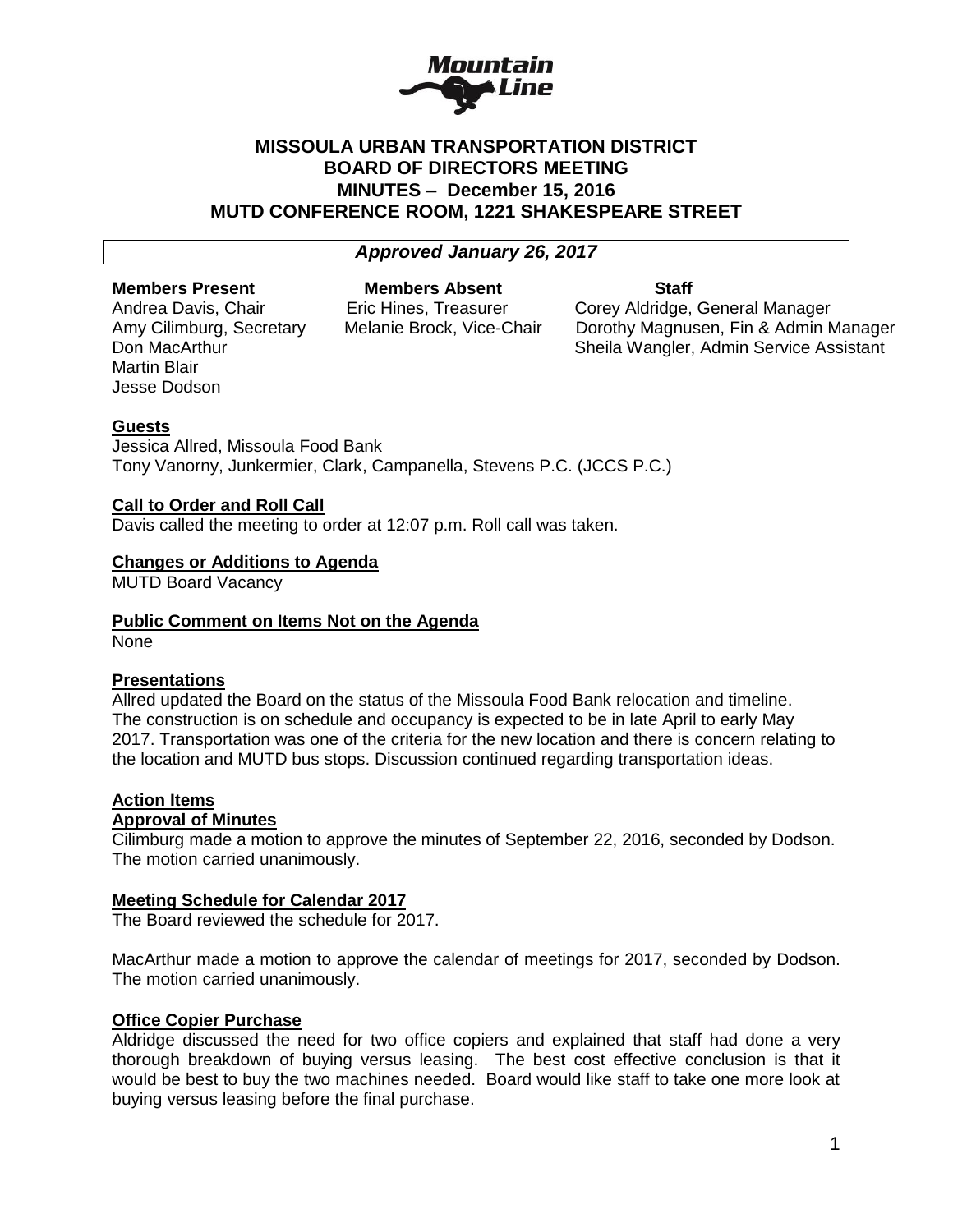Dodson made a motion to approve the purchase of two office copiers, not to exceed a combined total of \$18,582, and direct the General Manager to execute contracts for their purchase and installation, seconded by MacArthur. The motion carried unanimously.

## **Fiscal Year 2016 Financial Audit**

Vanorny representing the CPA firm, JCCS P.C., presented their report on the Fiscal Year 2016 Audit. Vanorny explained the Required Communications Letter and the results of the Audit. There were no findings in the Audit Report and MUTD was given a "clean unmodified" opinion. There were no control deficiencies identified and no instance of noncompliance.

MacArthur made a motion to receive and accept the Fiscal Year 2016 Audit report as presented by JCCS P.C., seconded by Cilimburg. The motion carried unanimously.

## **Financials & Ridership Reports for October 2016**

Dodson gave the Finance Committee report on the October 2016 financials and ridership. Revenue is tracking closely to the budget and expenses are 5.59% less than the budget. Operating Reserve continues to be funded from the mill levy for future operations. Net Position is strong which includes the reserve and unrestricted funds.

The fixed route ridership for October 2016 is 136,182 compared to 137,022 in October 2015, which is a slight decrease from the month-to-month comparisons. The ridership trend is flattening out with a 2% increase compared to the same time last year.

The senior van riders have been moved to the paratransit services where appropriate and as a result, there has been a shift in the ridership numbers. The paratransit ridership has increased 35% in October and the senior van ridership has decreased 27% in October comparisons.

Cilimburg made a motion to receive the October 2016 Financial Statements and Ridership Reports, seconded by Dodson. The motion carried unanimously.

## **Election of MUTD Board Chair for Calendar Year 2017**

Davis opened the floor for nominations for the 2017 Board Chair. Cilimburg nominated Andrea Davis. Davis accepted the nomination. Davis opened the floor for any other nominations a second time and a third time with no other nominations.

Dodson made a motion to approve Davis as the 2017 Board Chair, seconded by MacArthur. The motion carried unanimously.

## **Selection of Nominating Committee**

It was proposed to have Blair and Cilimburg serve on the nominating committee with Davis.

Davis briefly discussed communication with the Mayor's office about the MUTD Board vacancy.

MacArthur made a motion to accept the proposed nominating committee, seconded by Dodson. The motion carried unanimously.

## **National Transit Database (NTD) Analysis Contract**

Aldridge reported that MUTD submits ridership and other service data annually to NTD, which is used by the Federal Transit Administration (FTA) to determine funding allocations for its Small Transit Intensive Cities (STIC) program. There are six different categories in which to qualify for funding. MUTD will typically qualify in one, possible two categories. MUTD would like to execute a consulting contract with Transit Labs to conduct a detailed analysis of MUTD's reporting methodologies to help achieve one to two additional STIC categories for additional funding.